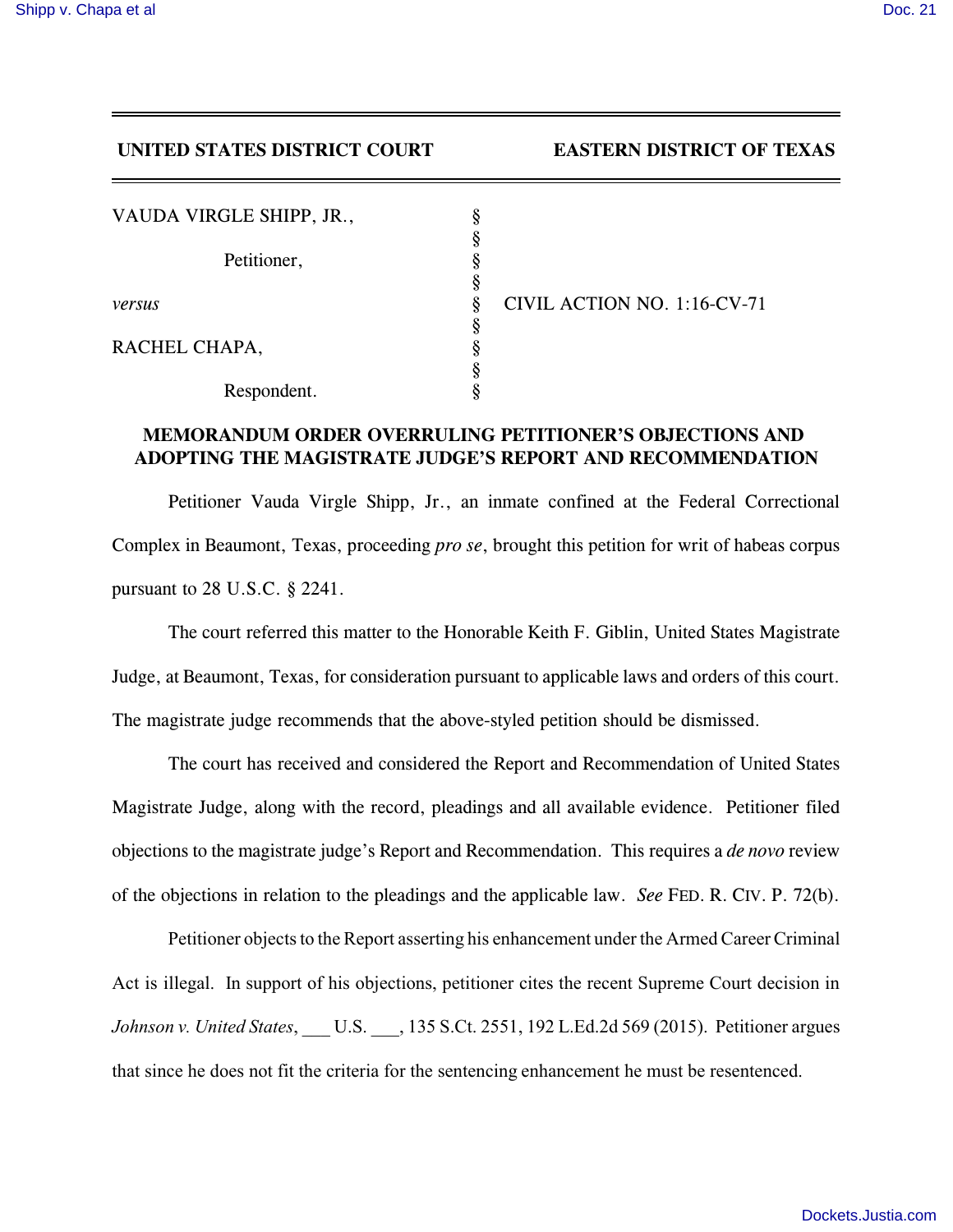After careful consideration, the Court concludes petitioner's objections should be overruled. Petitioner complains of the sentencing court's application of a sentencing enhancement under the Armed Career Criminal Act. However, as the Magistrate Judge observed, a claim of actual innocence of a sentencing enhancement is not a claim of actual innocence of the crime of conviction. *See In re Bradford*, 660 F.3d 226, 230 (5th Cir. 2011) (claim of actual innocence of a career offender enhancement is not a claim of actual innocence of the crime of conviction to warrant habeas review under § 2241); *Dority v. Roy*, 402 F. App'x 2 (5th Cir. Nov. 8, 2010) (claim of actual innocence of Armed Career Criminal Act enhancement is not sufficient to satisfy savings clause); *Hartfield v. Joslin*, 235 F. App'x 357, 358 (5th Cir. 2007) (claim of actual innocence of career offender enhancement is not sufficient to satisfy savings clause). Accordingly, petitioner's petition does not meet the criteria required to support a claim under the savings clause of 28 U.S.C. § 2255. *See Padilla v. United States*, 416 F.3d 424 (5th Cir. 2005); *Reyes-Requena v. United States*, 243 F.3d. 893 (5th Cir. 2001).

Petitioner was convicted in the United States District Court for the District of Oklahoma. *See United States v. Shipp*, 233 F. App'x 847 (10th Cir. 2007). While petitioner may have an available avenue to present his claim as a motion to vacate, set aside or correct sentence under 28 U.S.C. § 2255 in the court of conviction, he is not entitled to relief under § 2241. Thus, this petition should be dismissed.

## **ORDER**

Accordingly, petitioner's objections are **OVERRULED**. The findings of fact and conclusions of law of the magistrate judge are correct, and the report of the magistrate judge is